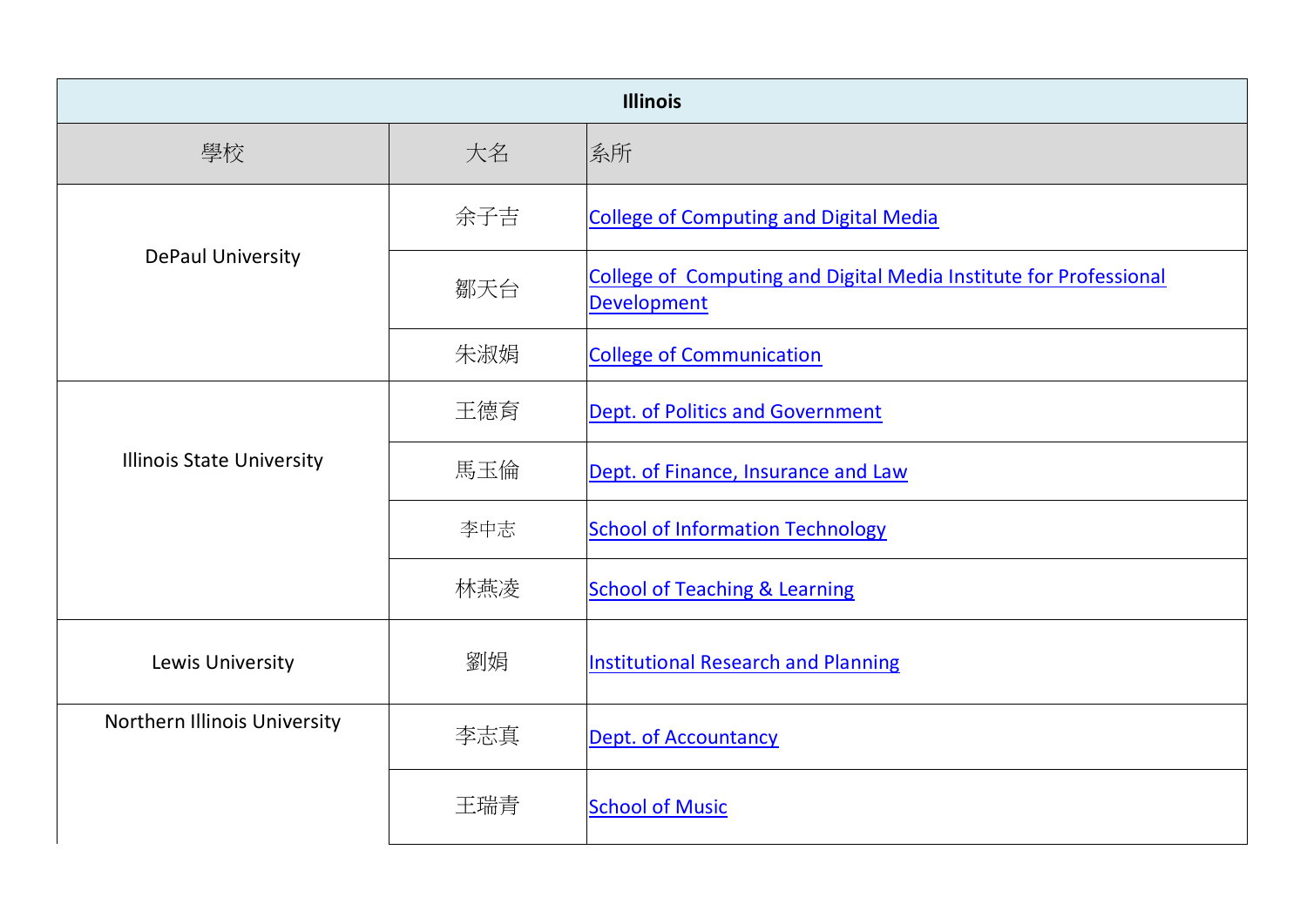|                              | 王士樵            | <b>School of Art</b>                                                     |
|------------------------------|----------------|--------------------------------------------------------------------------|
|                              | 洪偉程            | Dept. of Educational Technology, Research and Assessment                 |
|                              | Pi-sui Hsu     | Dept. of Educational Technology, Research and Assessment                 |
|                              | Jenn-Terng Gau | <b>Mechanical Engineering</b>                                            |
|                              | 方曦瑞            | <b>School of Family, Consumer, and Nutrition Sciences</b>                |
| <b>North Park University</b> | 林德昀            | Dept. of Biology                                                         |
|                              | 謝文彬            | Dept. of Asian Languages and Cultures                                    |
|                              | 張錦虹            | Dept. of Asian Languages and Cultures                                    |
|                              | Ya-Ching Hsu   | Dept. of Asian Languages and Cultures                                    |
| Northwestern University      | 張邦衡            | Dept. of Materials Science and Engineering; Materials Research Institute |
|                              | 劉江             | Dept. of Preventive Medicine                                             |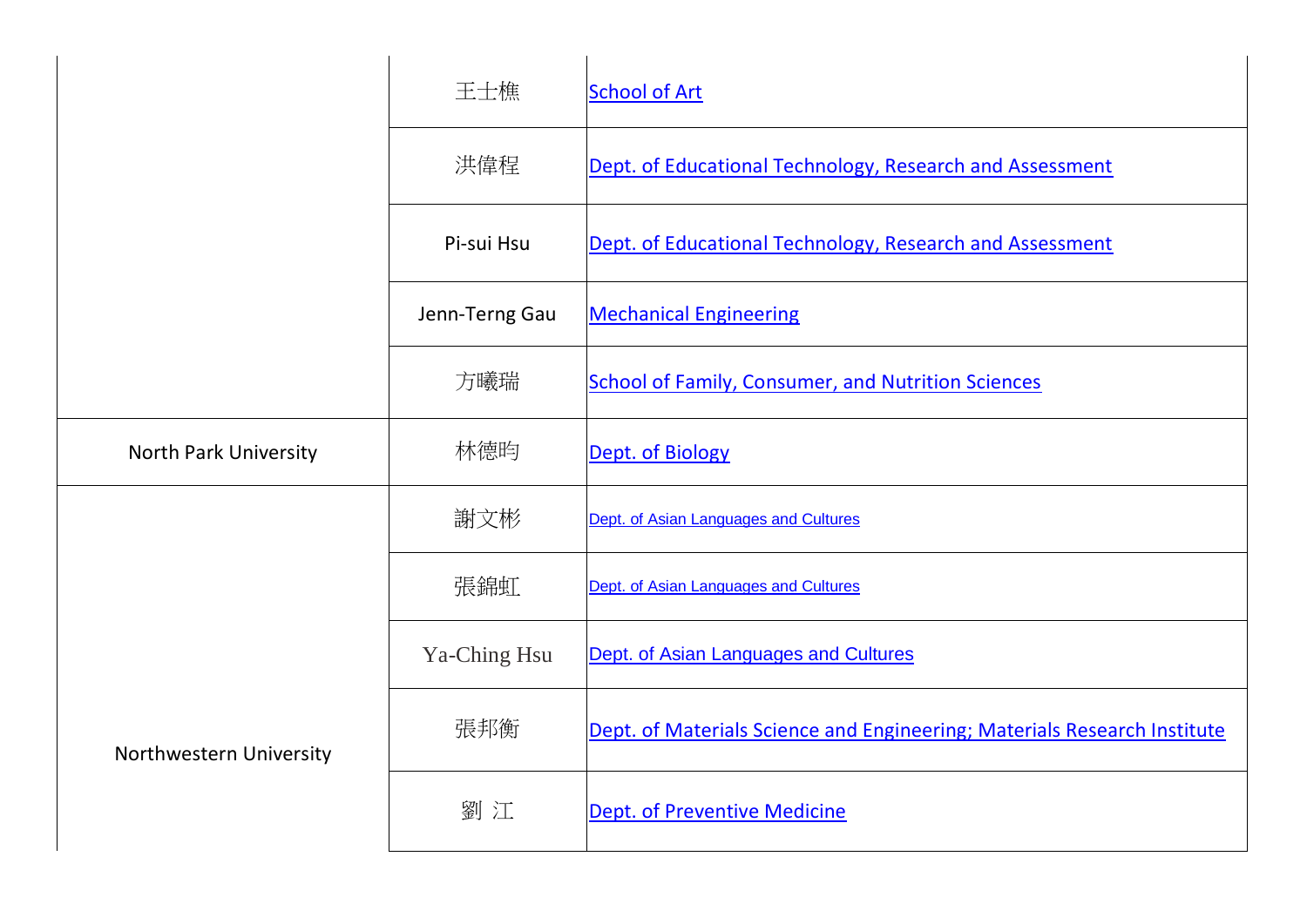|                                             | 李<br>鐘    | <b>Department of Urology</b>                                              |
|---------------------------------------------|-----------|---------------------------------------------------------------------------|
|                                             | 羅亦安       | Dept. of Physics and Astronomy                                            |
|                                             | 高名揚       | Dept. of Electrical Engineering and Computer Science                      |
|                                             | 王瓊如       | Dept. of Microbiology-Immunology                                          |
|                                             | Paul Wang | Dept. of Medill Integrated Marketing Communications (IMC)                 |
|                                             | 鍾琪        | <b>College of Arts and Sciences</b><br>Department of Spanish & Portuguese |
|                                             | 施清友       | <b>Information Systems &amp; Applied Technologies</b>                     |
| Southern Illinois University-<br>Carbondale | 吳淑鈴       | Department of Languages, Cultures, and International Trade                |
|                                             | 唐嘉崙       | Dept. of Mechanical Engineering and Energy Processes                      |
|                                             | 林承瑤       | <b>School of Education</b>                                                |
| Columbia College Chicago                    | 曹雯華       | Dept. of Cinema and Science                                               |
|                                             | 郭瑞珍       | <b>Department of Finance</b>                                              |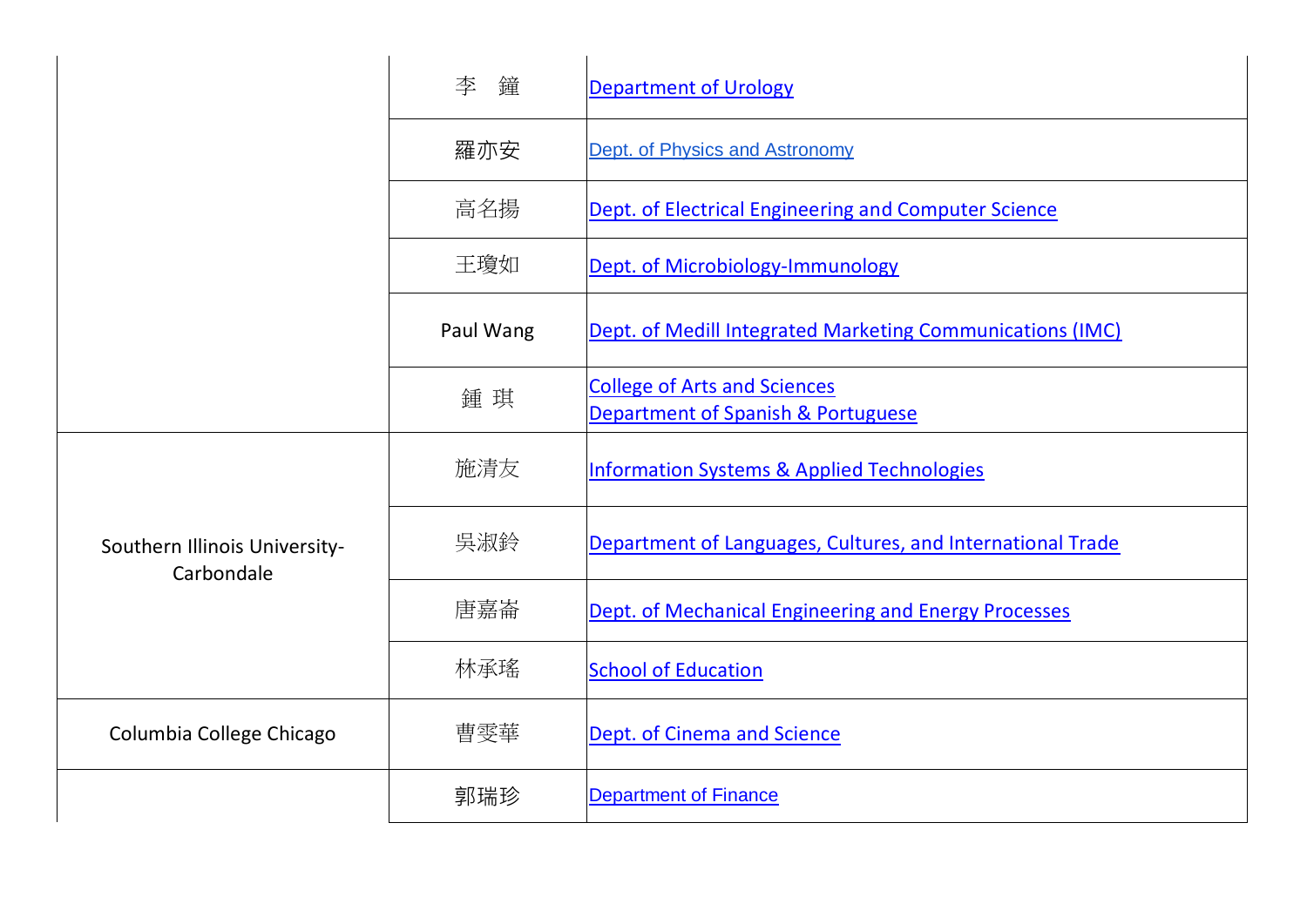|                                                | 林治義 | Dept. of Electrical and Computer Engineering       |
|------------------------------------------------|-----|----------------------------------------------------|
| University of Illinois at Chicago              | 謝桂芳 | Dept. of Disability and Human Development          |
|                                                | 楊宏宇 | Dept. of Electrical and Computer Engineering       |
|                                                | 紀聖威 | <b>Department: Civil and Materials Engineering</b> |
|                                                | 吳大如 | <b>Pediatric Dentistry</b>                         |
|                                                | 陳秀亮 | <b>College of Business Administration</b>          |
|                                                | 張惠晶 | <b>Dept. of Communication</b>                      |
| University of Illinois at Urbana-<br>Champaign | 石基琳 | Dept. of Linguistics & Culture                     |
|                                                | 丁冠中 | Dept. of Agricultural and Biological Engineering   |
|                                                | 莊順連 | Dept. of Electrical and Computer Engineering       |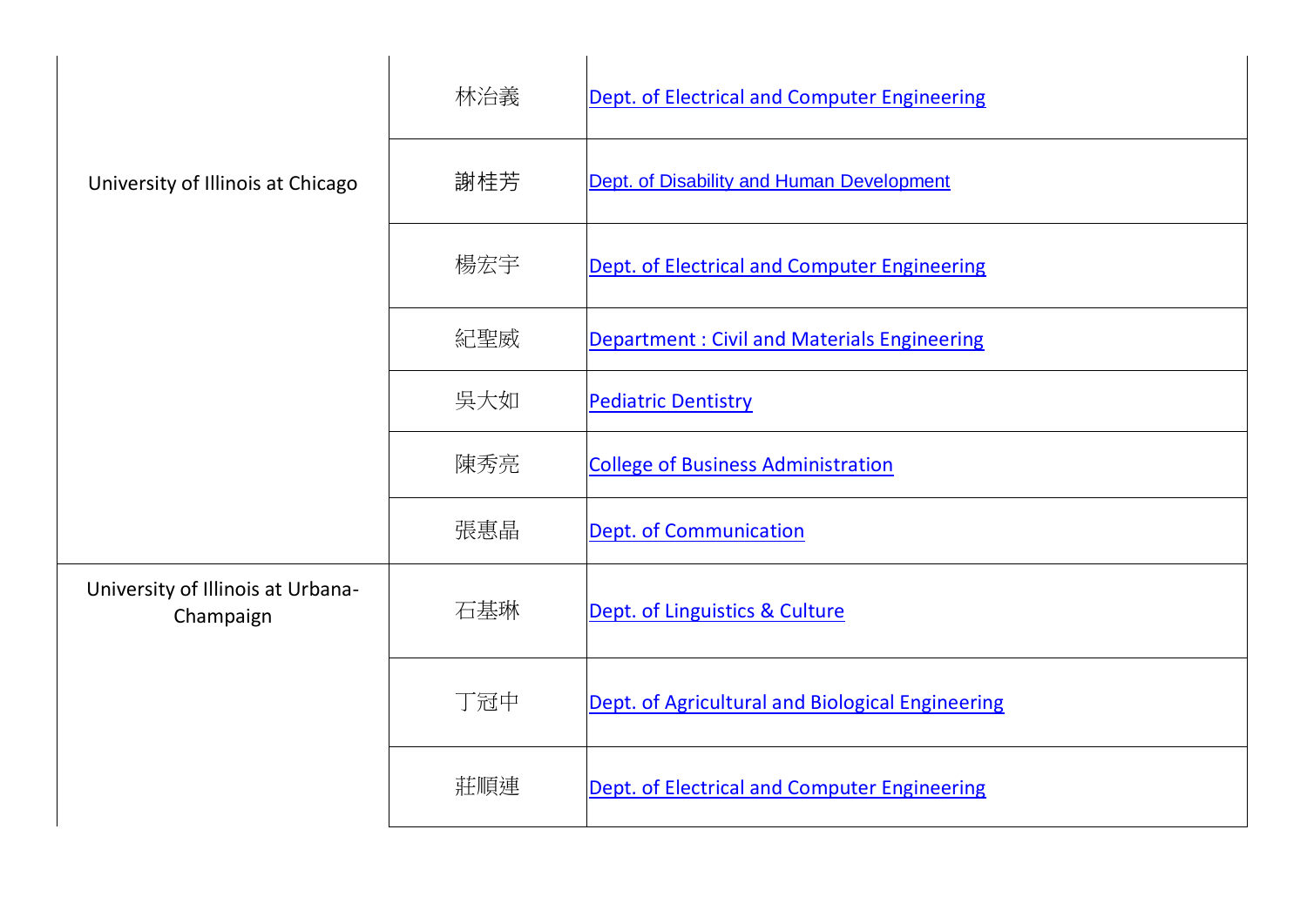|                                       | 馮<br>明 | Dept. of Electrical and Computer Engineering |
|---------------------------------------|--------|----------------------------------------------|
|                                       | 謝光前    | Dept. of Electrical and Computer Engineering |
|                                       | 朱有花    | Dept. of Astronomy                           |
|                                       | 江臺彰    | Dept. of Physics                             |
|                                       | 劉文佐    | Dept. of Civil and Environmental Engineering |
|                                       | 劉亮雲    | Dept. of Civil and Environmental Engineering |
|                                       | 李佳峰    | Dept. of Mechanical Science and Engineering  |
|                                       | 黃文灝    | <b>College of Education</b>                  |
|                                       | 吳徵眉    | Dept. of Mathematics                         |
| University of Illinois at Springfield | 王德緯    | Dept. of Management Information Systems      |
|                                       |        |                                              |
|                                       | 王佩宜    | Dept. of Art, Music, and Theatre             |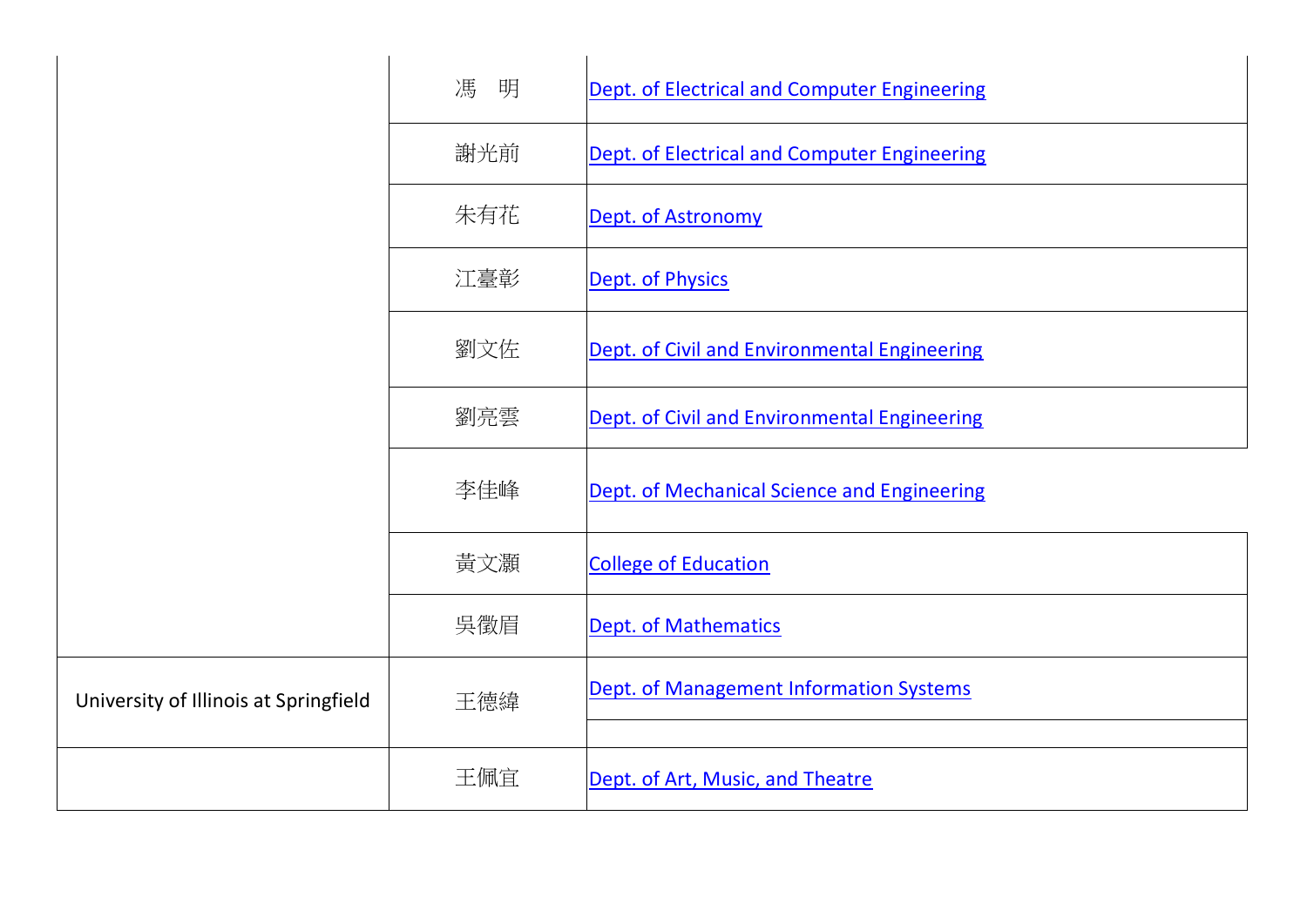|                                   | 蔡瑞胸    | <b>Dept. of Econometrics and Statistics</b>                           |
|-----------------------------------|--------|-----------------------------------------------------------------------|
|                                   | 吳仲義    | Department of Ecology and Evolution                                   |
|                                   | 湯惟仁    | Ben May Dept. for Cancer Research                                     |
| University of Chicago             | 李文雄    | Dept. of Ecology and Evolution                                        |
|                                   | 金<br>政 | <b>Department of Physics</b>                                          |
|                                   | 郭依鷺    | <b>East Asian Languages &amp; Civilizations</b>                       |
|                                   | 謝長泰    | <b>Booth School of Business</b>                                       |
|                                   | 高承楷    | Dept. of Medicine                                                     |
|                                   | 李永迪    | <b>East Asian Languages and Civilizations</b>                         |
| VanderCook College of Music       | 洪育穗    | Dept. of Music Theory, Applied Piano, and Piano Studies               |
| <b>Governors State University</b> | 施雲堯    | Science Division, Biology/Chemistry/Computer Science/ IT/ Mathematics |
|                                   | 王挺傑    | <b>Department of Accounting</b>                                       |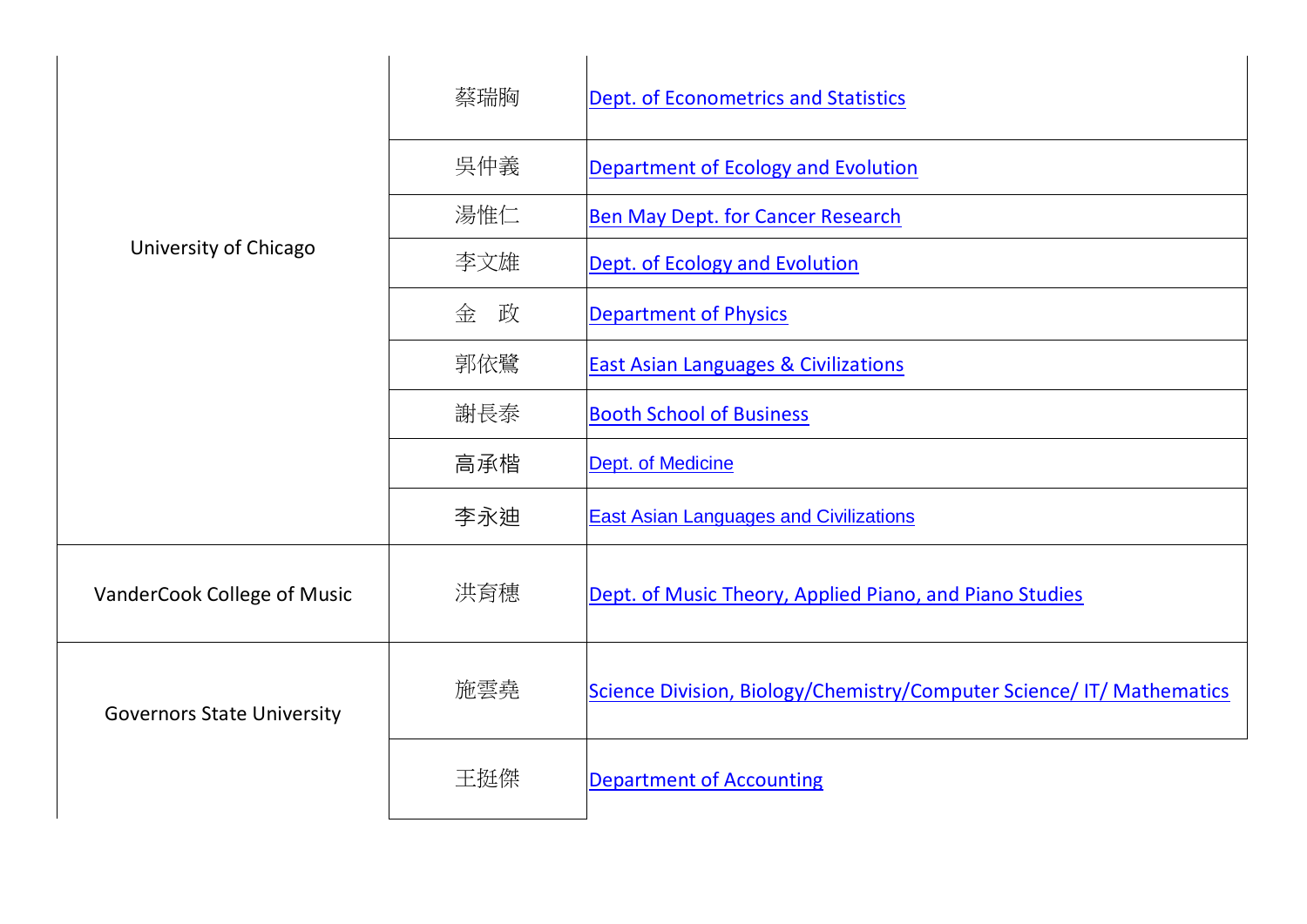|                                           | 林雅茹 | Department of Computer Science                       |
|-------------------------------------------|-----|------------------------------------------------------|
|                                           | 張君薇 | <b>Marketing, Business and Public Administration</b> |
| <b>Rush University Medical Center</b>     | 利見清 | <b>Health Systems Management</b>                     |
| <b>Millikin University</b>                | 王珮宜 | Dep. of Music                                        |
| School of the Art Institute of<br>Chicago | 易君珊 | Department of Art Therapy and Counseling             |

| Indiana                        |     |                                         |
|--------------------------------|-----|-----------------------------------------|
| 學校                             | 大名  | 系所                                      |
| <b>Ball State University</b>   | 劉棟  | Dept. of Economics                      |
|                                | 張璿  | <b>Historical Performance Institute</b> |
|                                | 夏克勤 | <b>Department of History</b>            |
| Indiana University Bloomington | 王飛仙 | <b>Department of History</b>            |
|                                | 高清海 | <b>School of Medicine</b>               |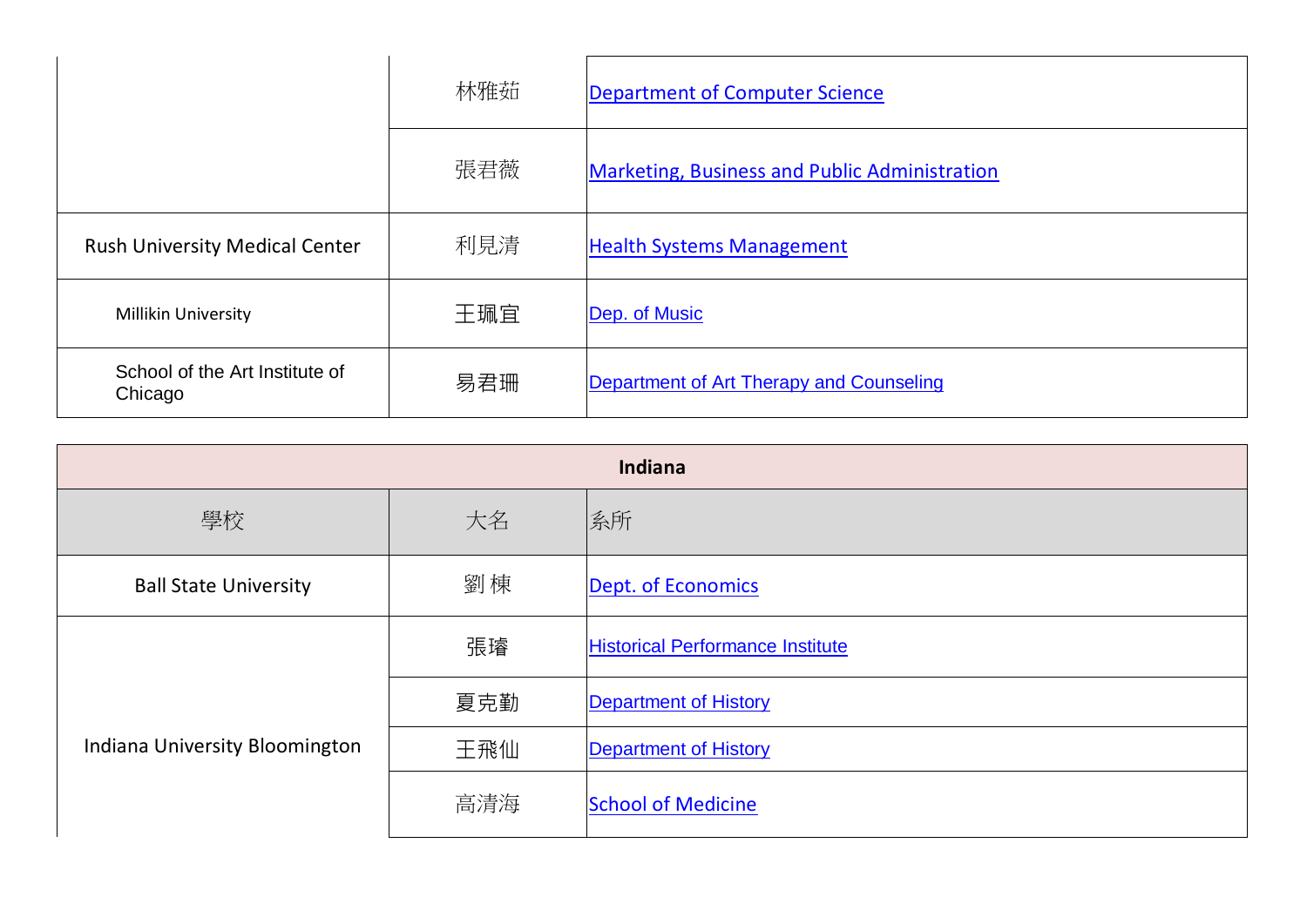|                                                      | 陳雅芬           | <b>East Asian Languages and Cultures</b>                 |
|------------------------------------------------------|---------------|----------------------------------------------------------|
|                                                      | 陳旭東           | Dept. of Recreation and Park Administration              |
| Indiana University South Bend                        | 李孟麗           | Dept. of Business Administration                         |
| Indiana University-Purdue University<br>Fort Wayne   | 顏興中           | College of Engineering, Technology, and Computer Science |
| Indiana University-Purdue University<br>Indianapolis | 周豐嶠           | Dept. of Anatomy and Medical Neurobiology                |
|                                                      | 李昭鋐           | Dept. of Pathology and Laboratory Medicine               |
|                                                      | 朱天民           | <b>Biomedical Sciences and Comprehensive Care</b>        |
|                                                      | Chiung-ju Liu | <b>Department of Occupational Therapy</b>                |
|                                                      | 商文義           | Dept. of Earth & Atmospheric Sciences                    |
| <b>Purdue University</b>                             | 易玥文           | <b>School of Industrial Engineering</b>                  |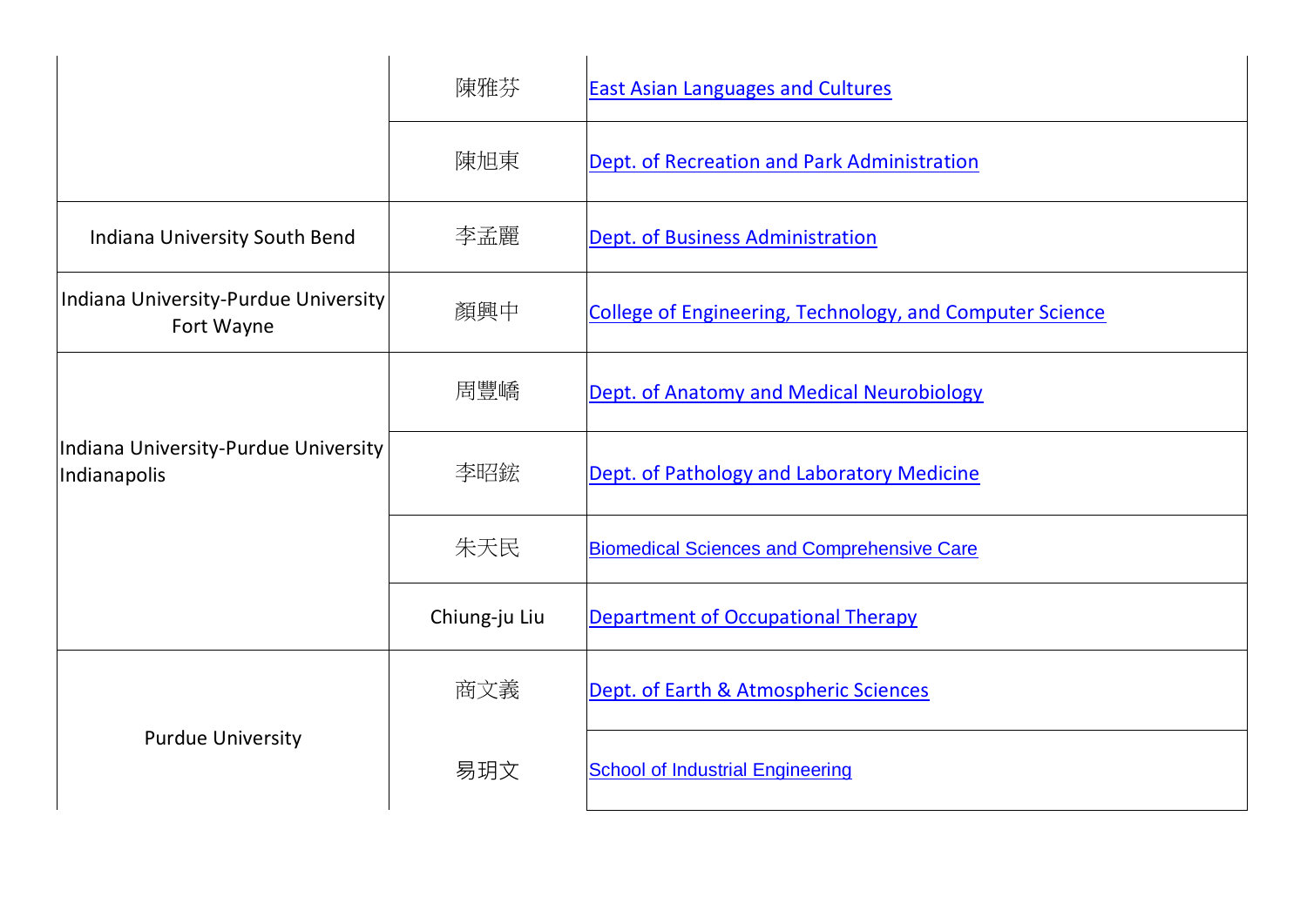|                          | 林滄龍 | <b>Dept. of Veterinary Pathology</b>                                     |
|--------------------------|-----|--------------------------------------------------------------------------|
|                          | 黃婉茹 | Learning Design and Technology, Department of Curriculum and Instruction |
|                          | 董文文 | Dept. of Earth & Atmospheric Sciences                                    |
|                          | 邱祚之 | Dept. of Mechanical Engineering                                          |
| <b>Purdue University</b> | 孫錦德 | <b>Dept. of Aeronautics and Astronautics</b>                             |
|                          | 劉中鴻 | Dept. of Industrial Engineering                                          |
|                          | 陸永祥 | Dept. of Electrical and Computer Engineering                             |
|                          | 王之群 | Dept. of Electrical and Computer Engineering                             |
|                          | 許振國 | Dept. of Electrical and Computer Engineering                             |
|                          | 李春盛 | Dept. of Electrical and Computer Engineering                             |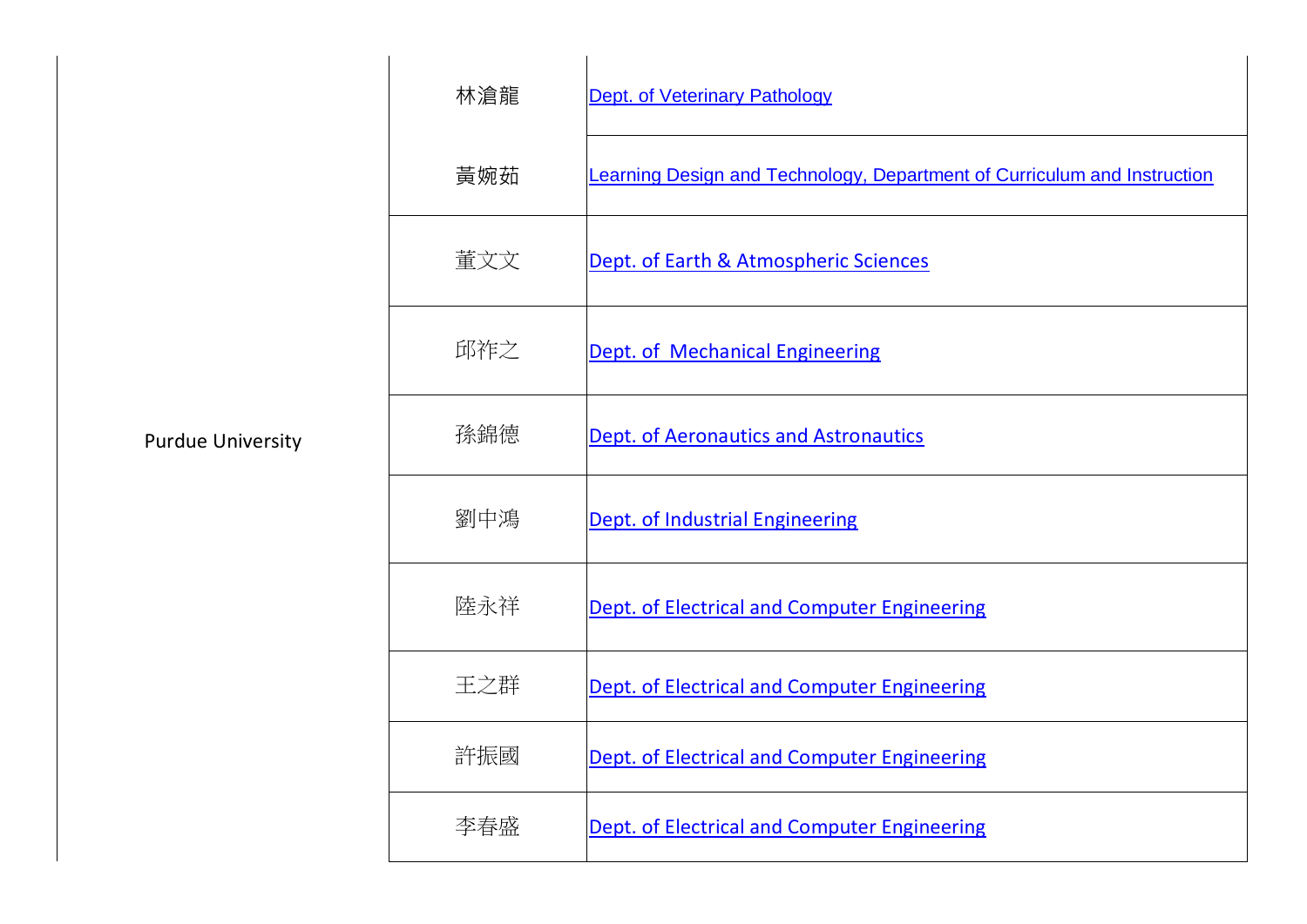|                            | 謝越寧 | Dept. of Earth and Atmospheric Sciences      |
|----------------------------|-----|----------------------------------------------|
|                            | 盧建綜 | Dept. of Aviation Technology                 |
|                            | 汪瑗  | Dept. of Chemical Engineering                |
| <b>Purdue University</b>   | 劉秀明 | Dept. of Consumer Sciences & Retailing       |
|                            | 張邱毅 | <b>Dept. of Biological Sciences</b>          |
|                            | 張齊康 | <b>School of Nursing</b>                     |
|                            | 黃基華 | Dept. of Agronomy                            |
|                            | 莫宗堅 | Dept. of Mathematics                         |
|                            | 石怡平 | <b>Dept. of Aeronautics and Astronautics</b> |
| University of Indianapolis | 藍采風 | Dept. of Social Work                         |
|                            | 劉兆莘 | Dept. of Accountancy                         |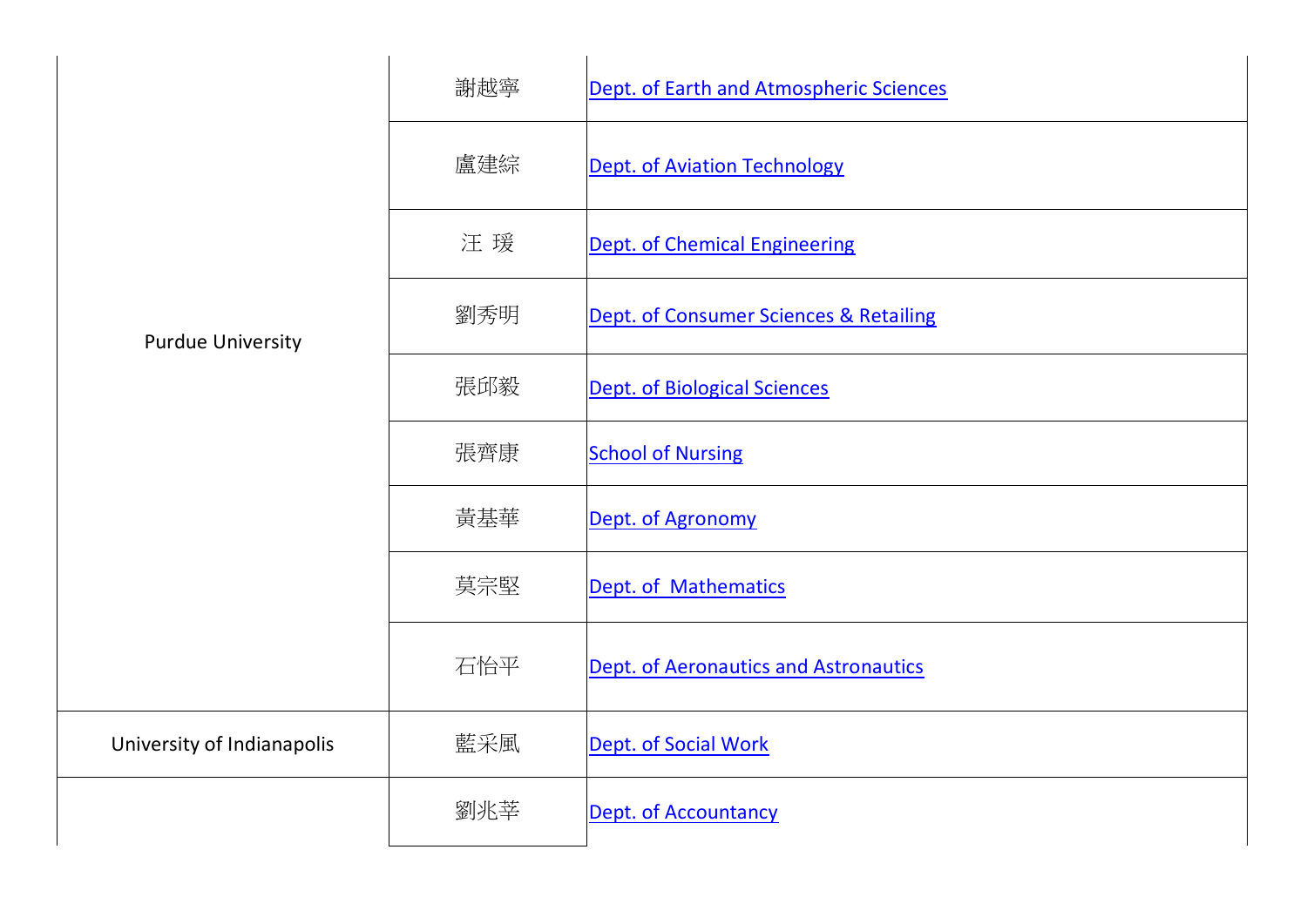| University of Notre Dame | Yih-Fang Huang | <b>Department of Electrical Engineering</b>                          |
|--------------------------|----------------|----------------------------------------------------------------------|
|                          | 魏哲詠            | Dept. of Management                                                  |
|                          |                | Hsueh-Chia Chang Department of Chemical and Biomolecular Engineering |
|                          | 蕭美琪            | <b>Department of Mathematics</b>                                     |

| lowa                  |        |                                              |
|-----------------------|--------|----------------------------------------------|
| 學校                    | 大名     | 系所                                           |
|                       | 周慧賢    | <b>COMPLEX Computation Lab</b>               |
| Iowa State University | 徐<br>灝 | <b>Department of Biomedical Sciences</b>     |
|                       | 張可昭    | Dept. of Computer Science                    |
|                       | 張致恩    | Dept. of Electrical and Computer Engineering |
|                       | 鄭哲玲    | Dept. of Food Science & Human Nutrition      |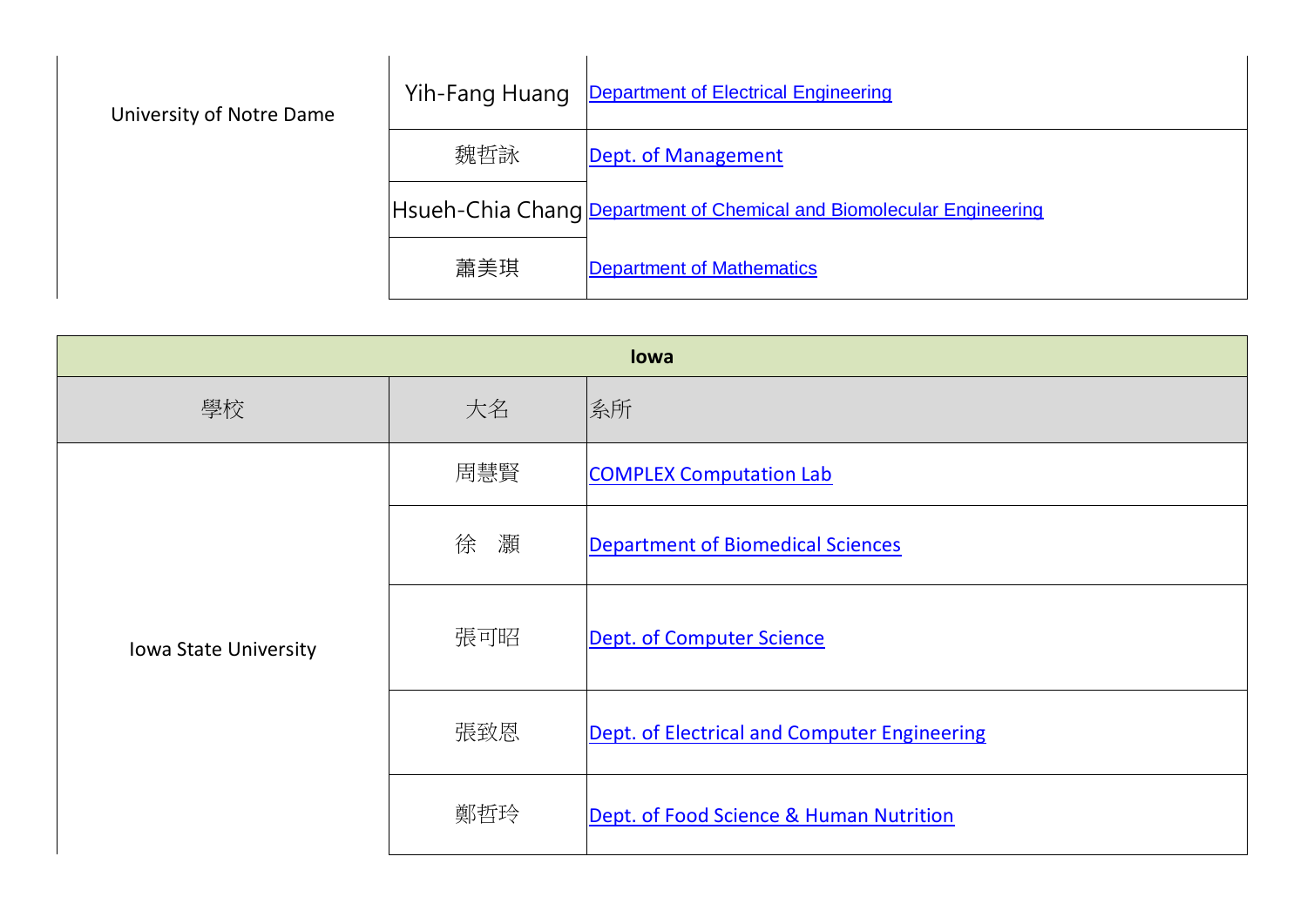|                             | 陳慶昌 | Dept. of Geological and Atmospheric Sciences |
|-----------------------------|-----|----------------------------------------------|
| Iowa State University       | 龔松長 | <b>Dept. of Mechanical Engineering</b>       |
|                             | 徐銘辰 | Dept. of Mechanical Engineering              |
|                             | 黃美瑄 | <b>Department of Music</b>                   |
|                             | 張科照 | <b>Dept. of Computer Science</b>             |
|                             | 林伯祿 | <b>Dept. of Mathematics</b>                  |
|                             | 林慶龍 | Dept. of Mechanical Engineering              |
| University of Iowa          | 徐祁蓮 | Dept. of Biology                             |
|                             | 吳春放 | Dept. of Biology                             |
|                             | 林敬清 | Dept. of Biology                             |
| University of Northern Iowa | 于台發 | <b>Dept. of Political Science</b>            |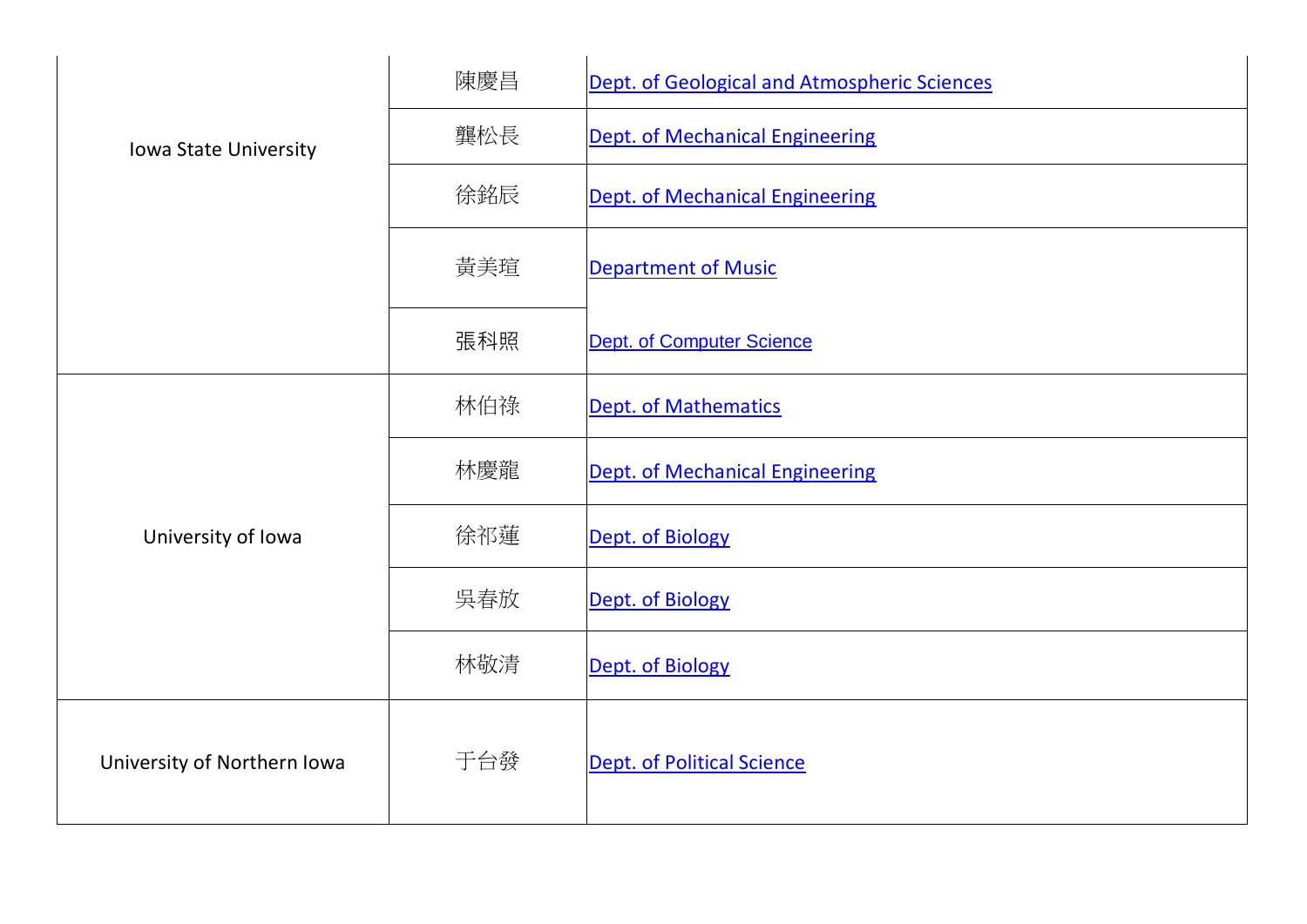| <b>Michigan</b>                      |     |                                                                                  |
|--------------------------------------|-----|----------------------------------------------------------------------------------|
| 學校                                   | 大名  | 系所                                                                               |
| <b>Eastern Michigan University</b>   | 吳姿瑩 | <b>School of Nursing</b>                                                         |
| <b>Grand Valley State University</b> | 金建輝 | Dept. of Statistics                                                              |
|                                      | 鄒佩蘭 | Dept. of Cell and Molecular Biology                                              |
| <b>Michigan State University</b>     | 劉達新 | <b>Composite Matericals and Structures Center, College of Engineering</b>        |
|                                      | 李延志 | Dept. of Chemical Engineering and Material Science                               |
|                                      | 黃和欣 | Dept. of Linguistics, Languages, and Cultures                                    |
|                                      | 李允白 | Department of Counseling, Educational Psychology and<br><b>Special Education</b> |
|                                      | 桑梓蘭 | Dept. of Linguistics and Germanic, Slavic, Asian and African Languages           |
|                                      | 郭宏仁 | Department of Counseling, Educational Psychology and Special Education           |
|                                      | 張嘉哲 | <b>Department of Political Science</b>                                           |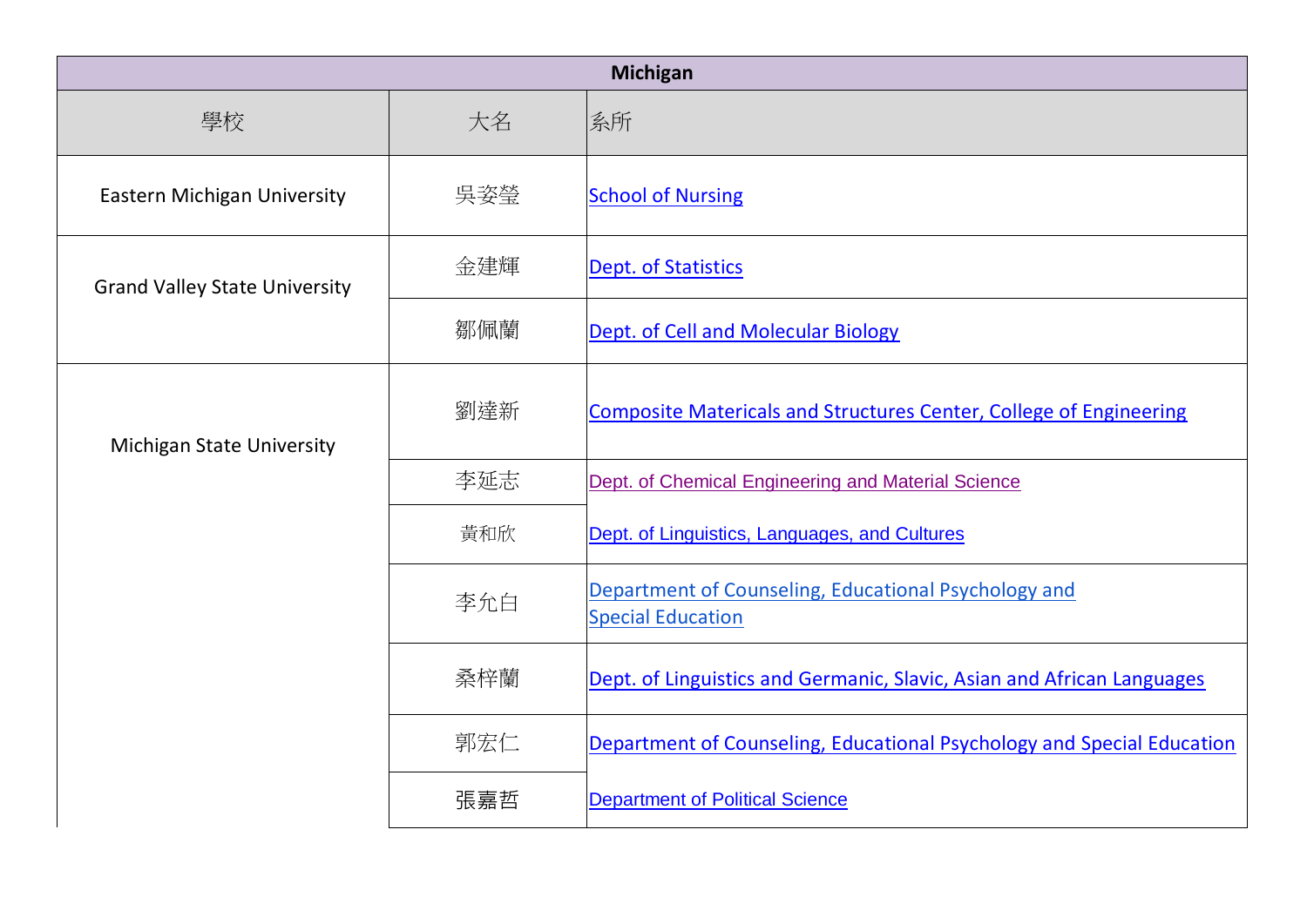|                                    | 冼鏡光 | Dept. of Computer Science                                       |
|------------------------------------|-----|-----------------------------------------------------------------|
| Michigan Technological University  | 楊松林 | Dept. of Mechanical Engineering and Engineering Mechanics       |
|                                    | 黃建陽 | Dept. of Materials Science and Engineering                      |
|                                    | 史維  | <b>Department of Aerospace Engineering</b>                      |
| University of Michigan - Ann Arbor | 林順夫 | Dept. of Asian Languages and Cultures                           |
|                                    | 石昭明 | Dept. of Mechanical Engineering & Biomedical Engineering        |
|                                    | 彭暉  | Dept. of Mechanical Engineering. Automotive Research Laboratory |
|                                    | 楊祖保 | <b>Dept. of Chemical Engineering</b>                            |
|                                    | 陳明  | Dept. of Mechanical Engineering                                 |
|                                    | 潘啅  | <b>Dept. of Mechanical Engineering</b>                          |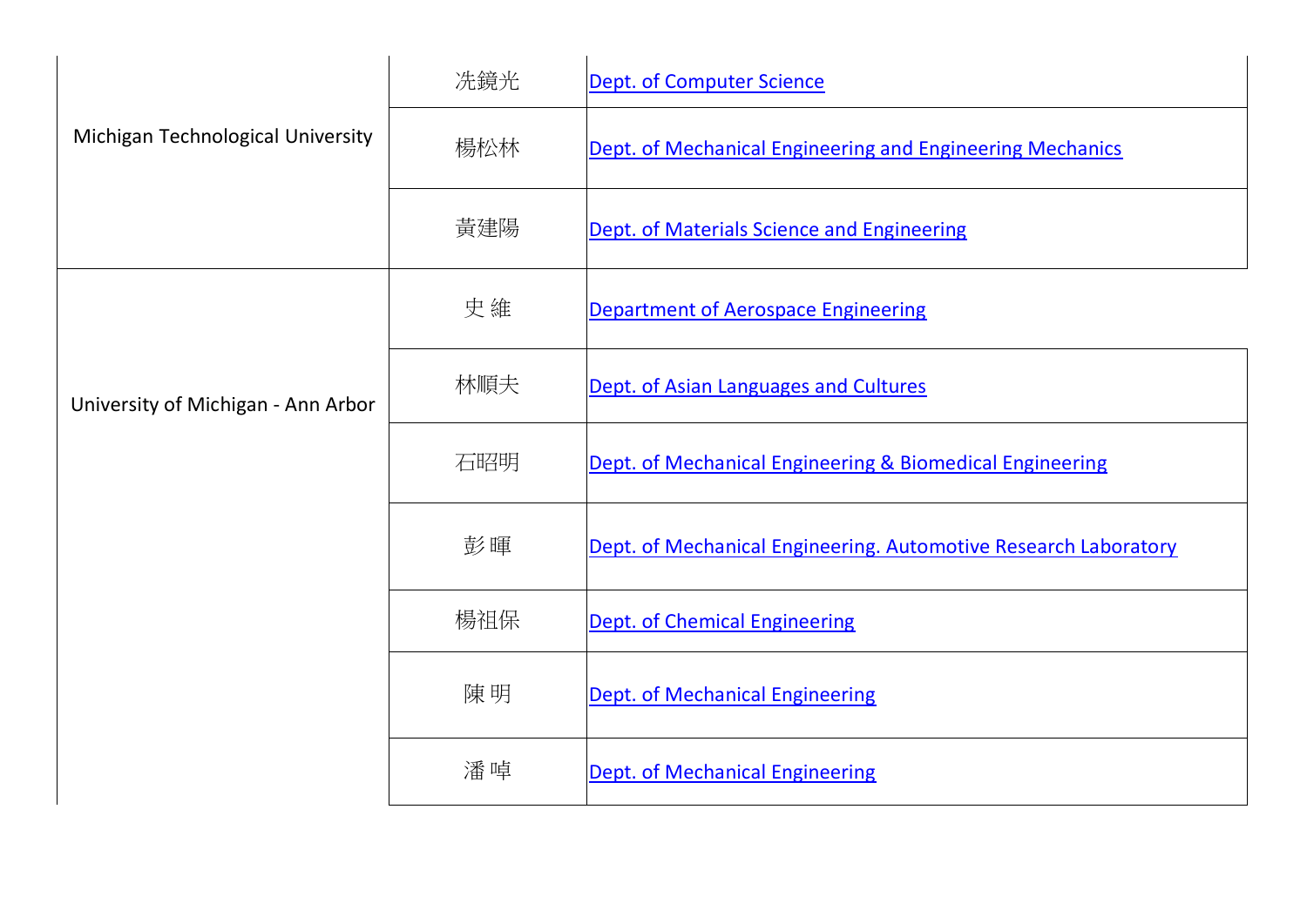|                                    | 梁浙西 | <b>School of Public Health and Institute of Gerontology</b> |
|------------------------------------|-----|-------------------------------------------------------------|
|                                    | 王鴻烈 | Dept. of Periodontics and Oral Medicine                     |
|                                    | 王光偉 | Dept. of Mechanical Engineering                             |
|                                    | 邢泰侖 | <b>Dept. of Statistics</b>                                  |
| University of Michigan-Dearborn    | 王令絢 | Dept. of International Services                             |
|                                    | 黃維喬 | Dept. of Economics                                          |
|                                    | 洪嘉陽 | Dept. of Economics                                          |
| <b>Western Michigan University</b> | 羅珍珍 | Dept. of Mathenatics                                        |
|                                    | 辜千祝 | <b>Dept. of Sociology</b>                                   |
|                                    | 劉懷瑋 | Dept. of Mechanical and Aerospace Engineering               |
|                                    | 譚至弘 | Dept. of Business Information Systems                       |
|                                    | 王元鋼 | <b>Dept. of Political Science</b>                           |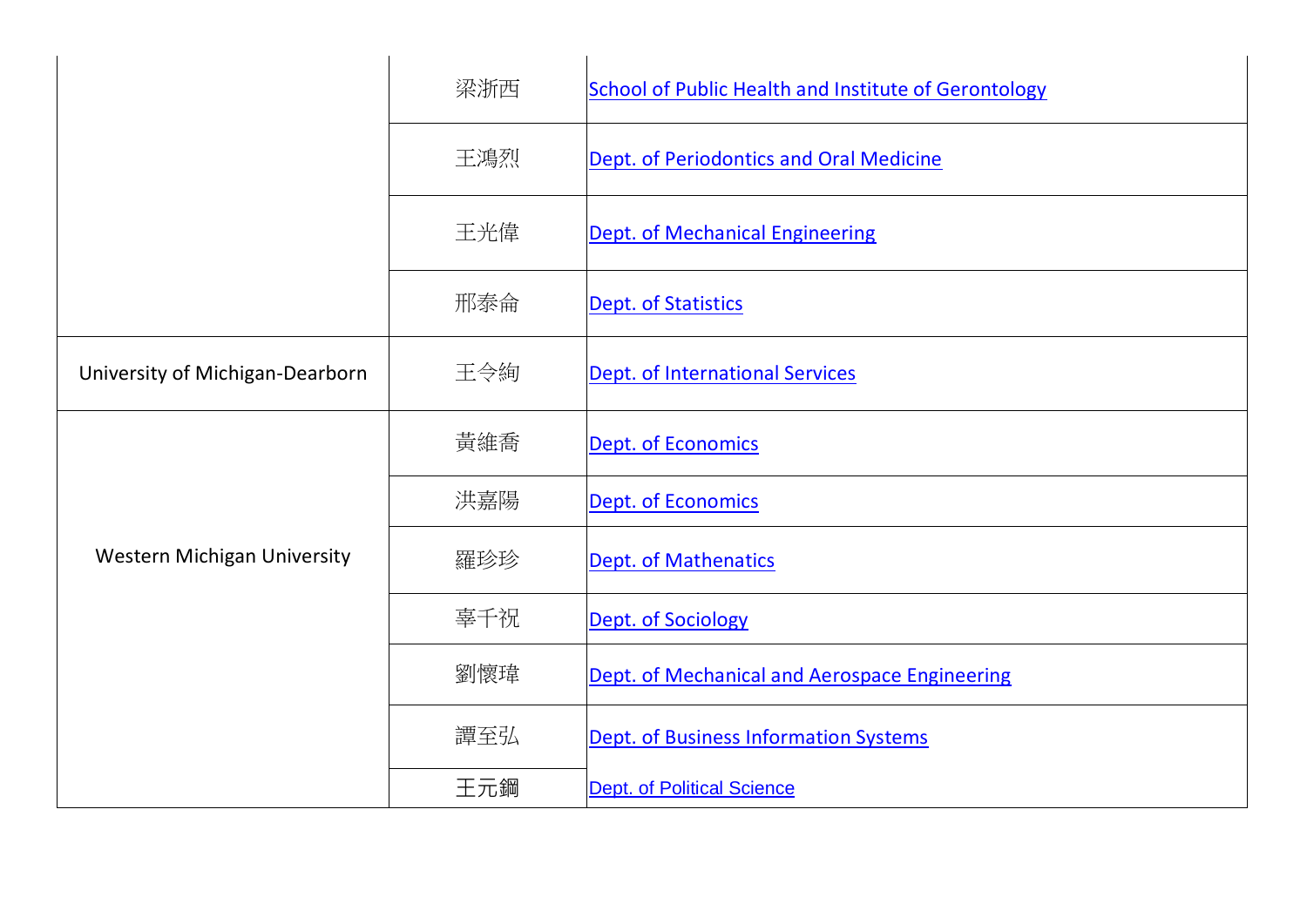| <b>Minnesota</b>        |        |                                                       |
|-------------------------|--------|-------------------------------------------------------|
| 學校                      | 大名     | 系所                                                    |
|                         | 魏麗娜    | Dept. of Pharmacology                                 |
|                         | 羅<br>浩 | Dept. of Pharmacology                                 |
|                         | 黃政哲    | <b>School of Physics and Astronomy</b>                |
| University of Minnesota | 劉建廷    | Dept. of Applied Economics                            |
|                         | 游本中    | Dept. of Computer Science and Engineering             |
|                         | 胡維碩    | Dept. of Chemical Engineering and Materials Science   |
|                         | 杜宏章    | Dept. of Computer Science and Information Engineering |
|                         | 陳惠民    | <b>School of Architecture</b>                         |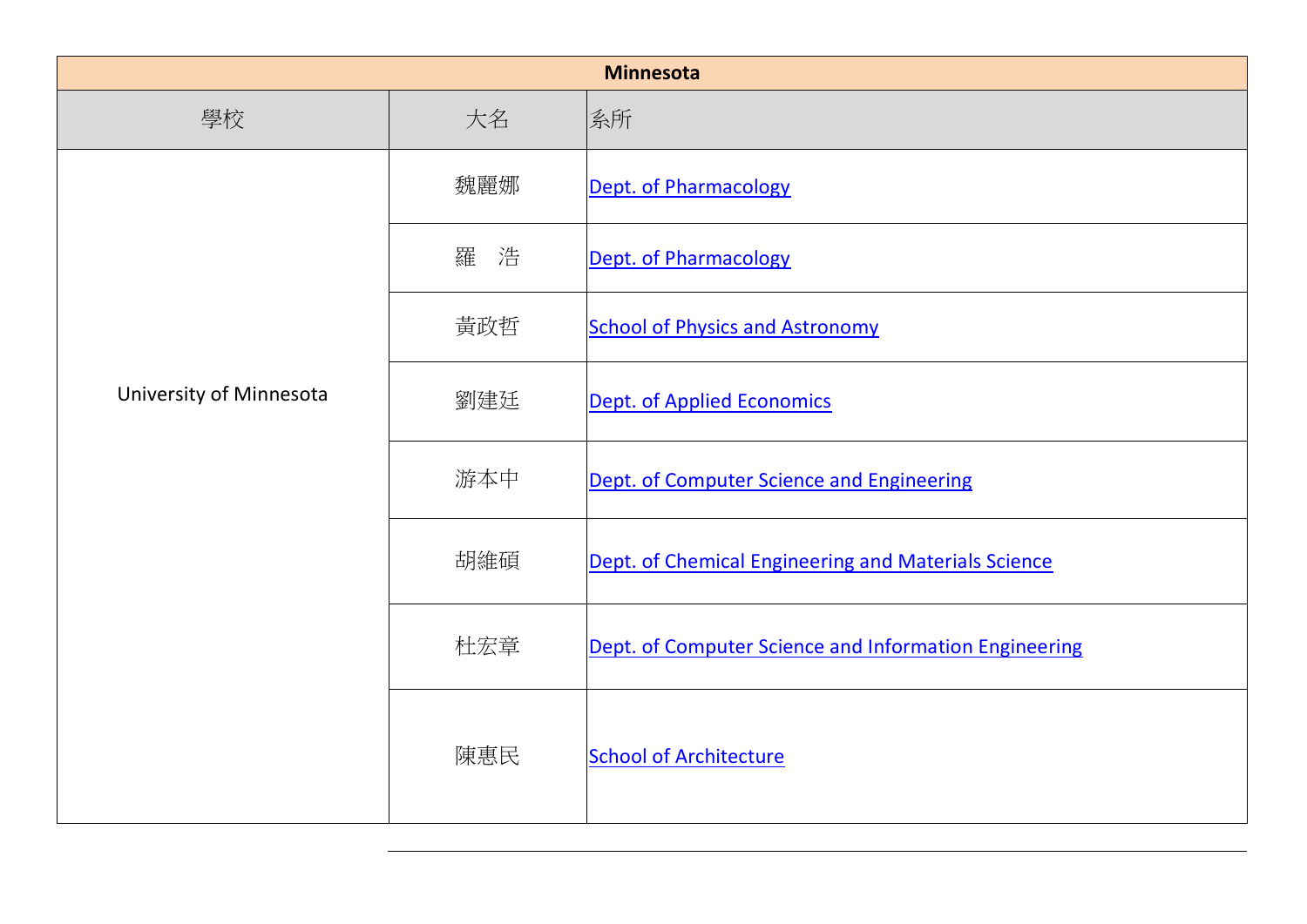| <b>Nebraska</b>                |          |                                                      |
|--------------------------------|----------|------------------------------------------------------|
| 學校                             | 大名       | 系所                                                   |
| University of Nebraska-Omaha   | 陳聿哲      | <b>School of Public Administration</b>               |
|                                | Lilly Lu | <b>College of Communication, Fine Arts and Media</b> |
| University of Nebraska-Lincoln | 劉思煌      | Dept. of Physics and Astronomy                       |

|                            |     | <b>North Dakota</b>                                        |
|----------------------------|-----|------------------------------------------------------------|
| 學校                         | 大名  | 系所                                                         |
| University of North Dakota | 何亦軒 | Department of Harold Hamm School of Geology and Geological |
|                            | 劉宣吟 | <b>Modern and Classical Languages and Literatures</b>      |

| Ohio                     |     |                                   |
|--------------------------|-----|-----------------------------------|
| 學校                       | 大名  | 系所                                |
| The University of Toledo | 許俊傑 | <b>College of Health Sciences</b> |
|                          | 陳慧霞 | <b>College of Nursing</b>         |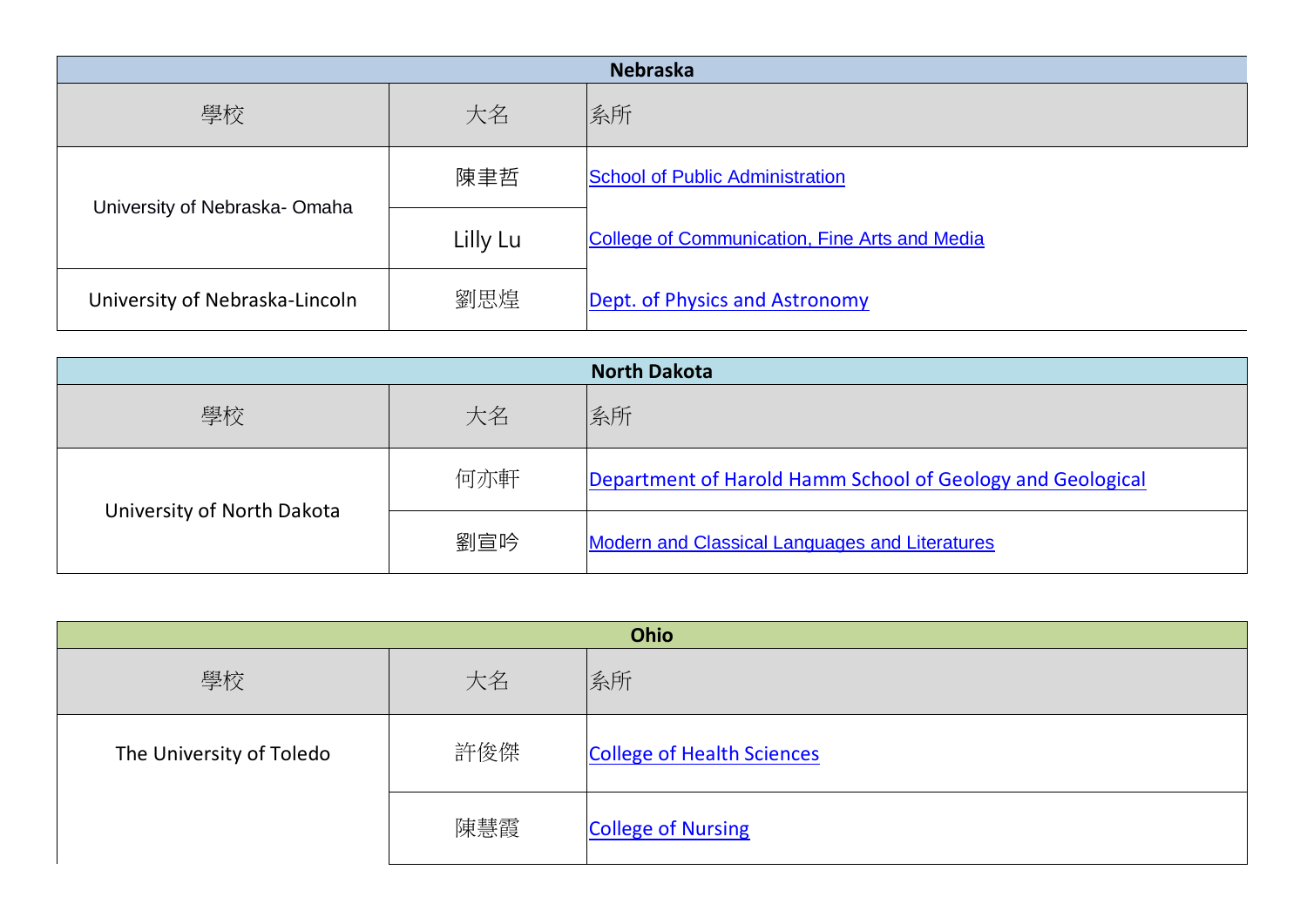|                                   | 高翠穗 | <b>College of Nursing</b>                            |
|-----------------------------------|-----|------------------------------------------------------|
|                                   | 鄭安中 | <b>Asian Studies Institute</b>                       |
| Case Western Reserve University   | 田紹祖 | Dept. of Mechanical and Aerospace Engineering        |
|                                   | 蔡滿麗 | Department of Modern Languages and Literatures       |
|                                   | 高宏穎 | Dept. of Biochemistry                                |
|                                   | 曾亞婷 | Dept. of Mechanical and Aerospace Engineering        |
|                                   | 劉炯權 | Dept. of Chemical and Biomolecular Engineering       |
|                                   | 黃名畯 | Dept. of Electrical Engineering and Computer Science |
| <b>Cleveland State University</b> | 陳麗卿 | Dept. of Curriculum and Foundations                  |
|                                   | 張安麟 | Dept. of Music                                       |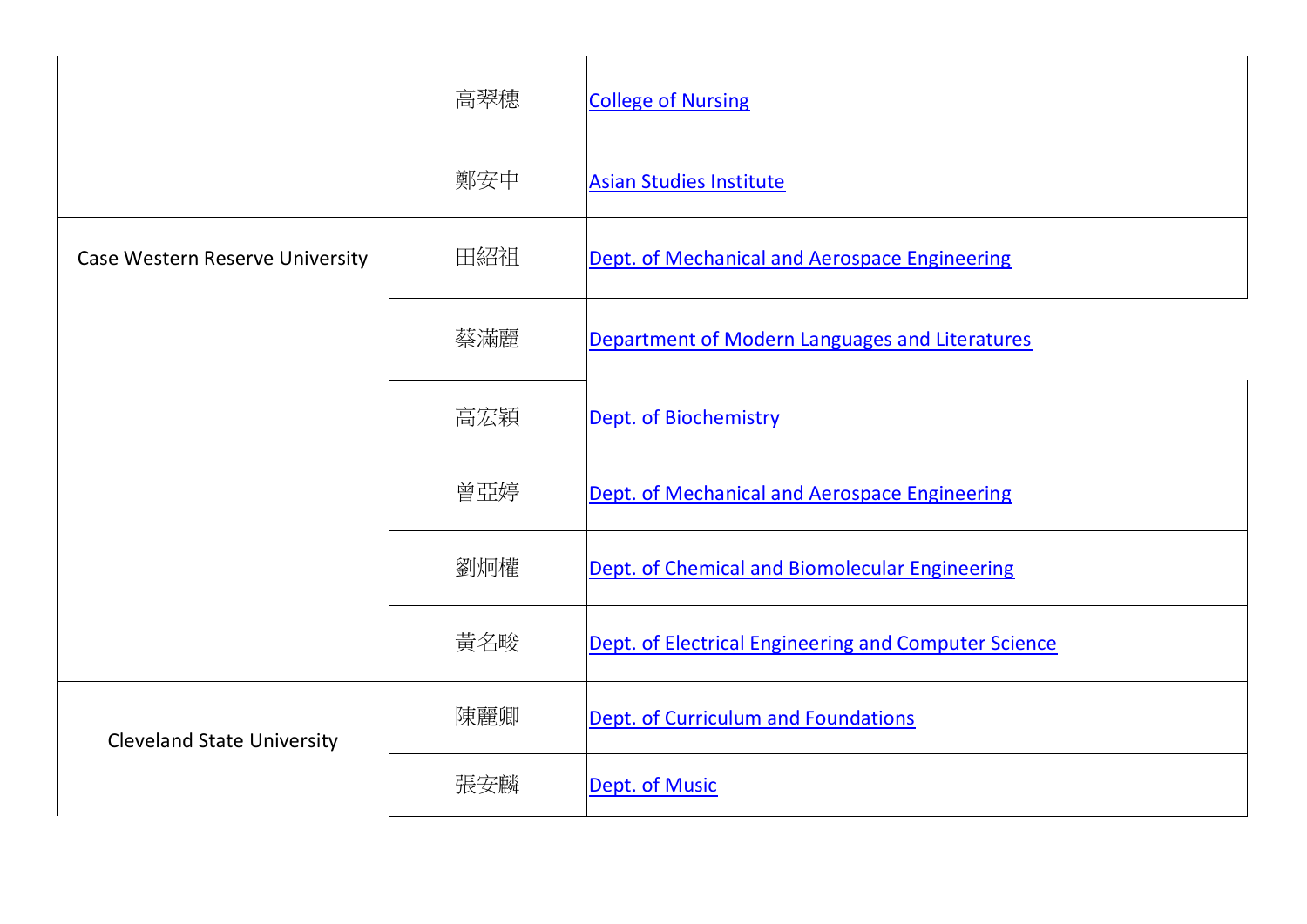|                              | 林健華 | <b>Department of Electrical Engineering</b>             |
|------------------------------|-----|---------------------------------------------------------|
|                              | 郭欽義 | Dept. of Civil and Environmental Engineering            |
|                              | 洪永哲 | Dept. of Civil and Environmental Engineering            |
|                              | 蒲浩哲 | Dept. of Computer and Information Science               |
|                              | 桑湛之 | Dept. of Electrical Engineering and Computer Science    |
|                              | 陳英傑 | Dept. of Operations and Supply Chain Management         |
|                              | 林伯年 | <b>Dept. of Mechanical Engineering</b>                  |
|                              | 孫忠義 | <b>Dept. of Mathematics</b>                             |
|                              | 黃惠珍 | <b>Dept. of Teacher Education</b>                       |
| <b>Ohio State University</b> | 沈孟豪 | Dept. of Mechanical Engineering, College of Engineering |
|                              | 沈漢威 | Dept. of Computer Science & Engineering                 |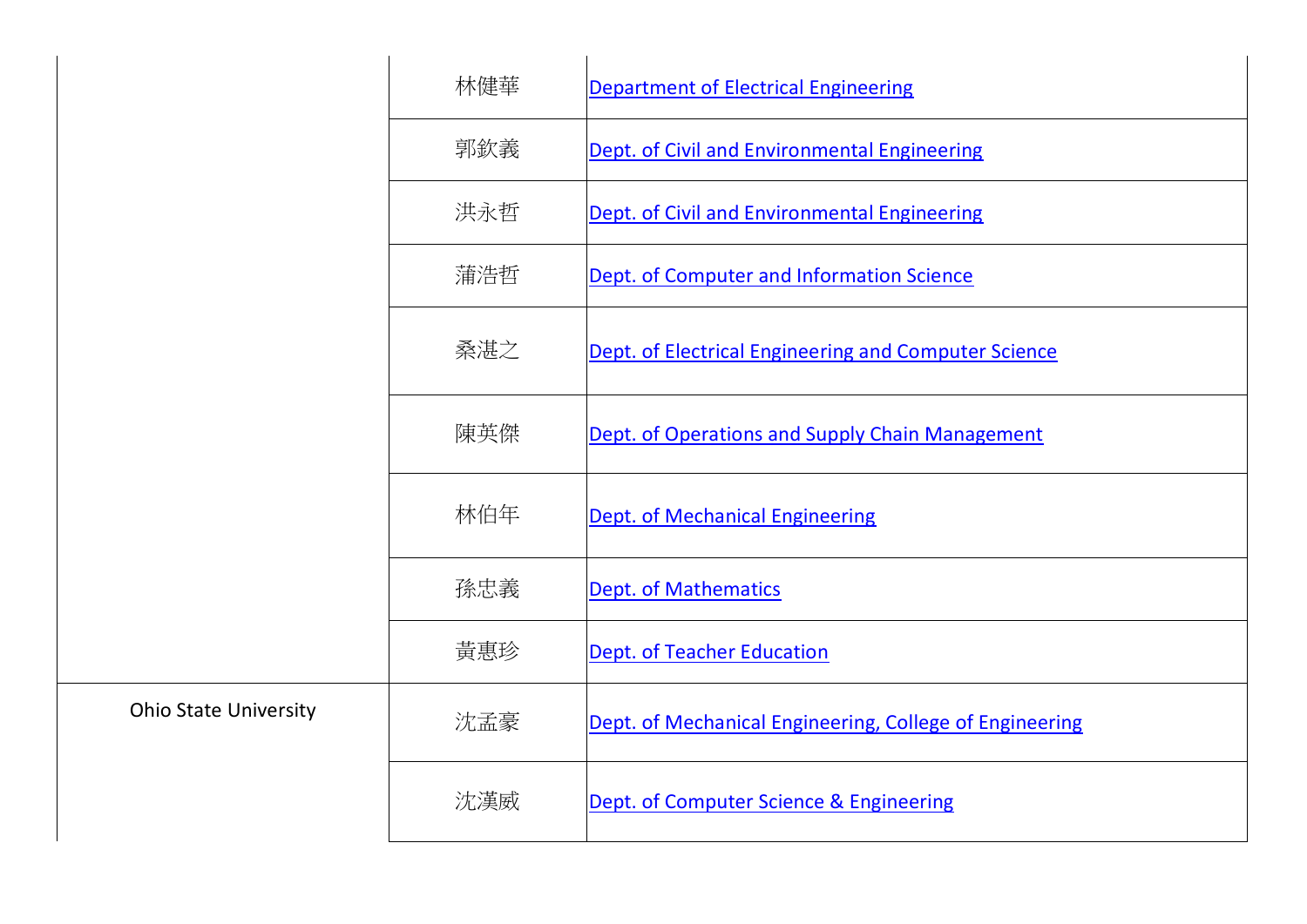|                                | 陳文雄    | Dept. of Agricultural, Environmental and Edvelopment Economics |
|--------------------------------|--------|----------------------------------------------------------------|
|                                | 陳慶士    | <b>College of Pharmancy</b>                                    |
|                                | 何文壽    | Dept. of Chemical & Biomolecular Engineering                   |
|                                | 范良士    | Dept. of Chemical and Biomolecular Engineering                 |
|                                | 楊尚天    | Dept. of Chemical and Biomolecular Engineering                 |
|                                | 李<br>利 | Dept. of Chemical and Biomolecular Engineering                 |
|                                | 林純青    | <b>College of Pharmacy</b>                                     |
| University of Cincinnati       | 洪充惠    | <b>College-Conservatory of Music</b>                           |
|                                | 蔡玉環    | <b>College of Arts and Science Chinese Language Instructor</b> |
|                                | 張邦慶    | <b>College of Law</b>                                          |
| <b>Xavier University</b>       | 高行易    | Dept. of History                                               |
| <b>Wright State University</b> | 賴中生    | Dept. of Mechanical & Materials Engineering                    |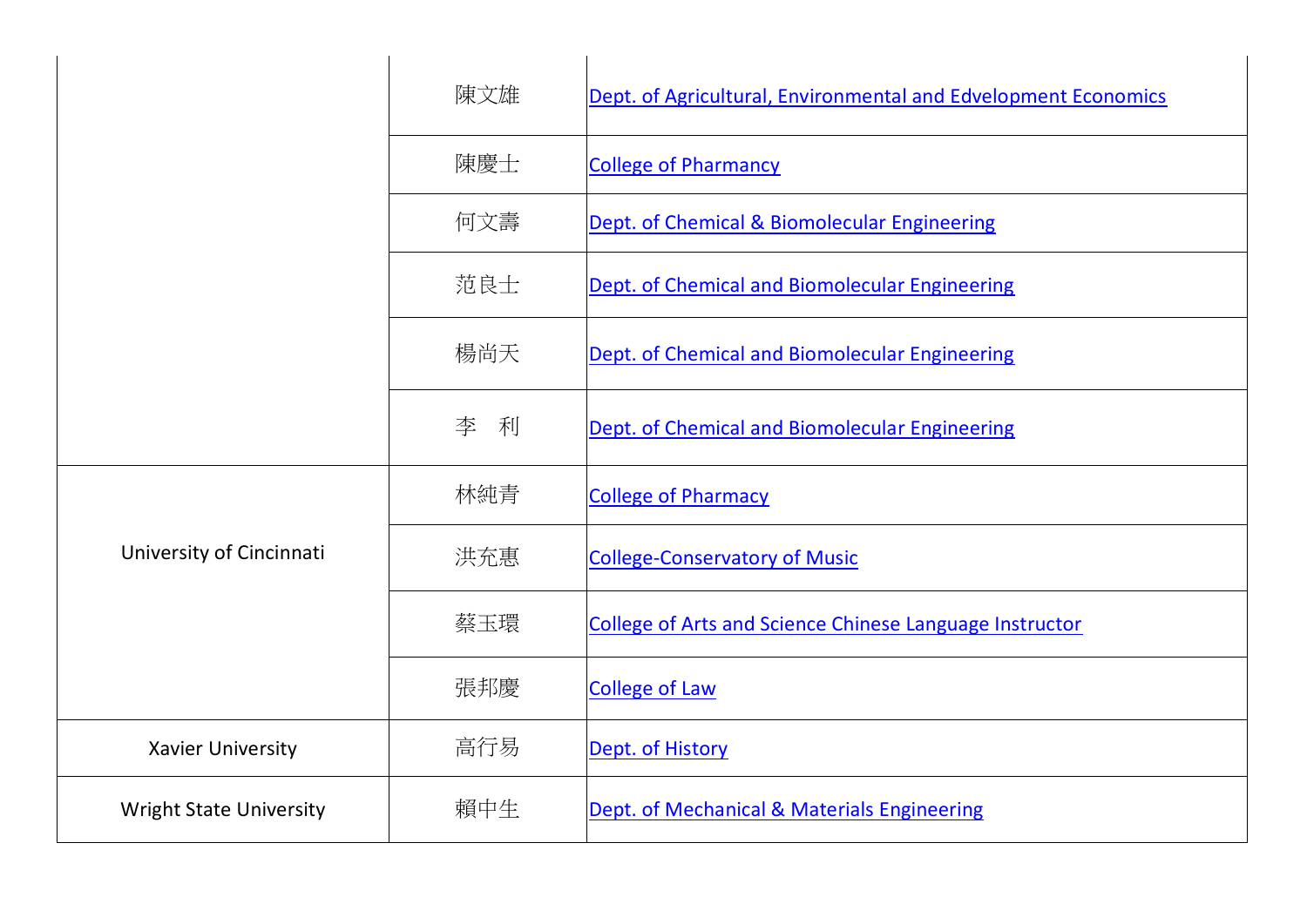| Miami University             | 鄭紀豪 | Dept. of Electrical and Computer Engineering                  |
|------------------------------|-----|---------------------------------------------------------------|
|                              | 卓玉芳 | <b>English and Global and Intercultural Studies</b>           |
| <b>Kent State University</b> | 宋新民 | College of Applied Engineering, Sustainability and Technology |
| University of Dayton         | 劉俐吟 | <b>College of Arts and Sciences: Political Science</b>        |

| <b>South Dakota</b>           |     |                                                                                                |  |  |
|-------------------------------|-----|------------------------------------------------------------------------------------------------|--|--|
| 學校                            | 大名  | 系所                                                                                             |  |  |
| University of South Dakota    | 劉玉龍 | Dept. of Mathematical Sciences                                                                 |  |  |
| South Dakota State University | 黃彥銘 | Dept. of Allied and Population Health at College of Pharmacy and Allied Health<br>Professions. |  |  |
|                               | 林俊明 | <b>Veterinary and Biomedical Sciences Department</b>                                           |  |  |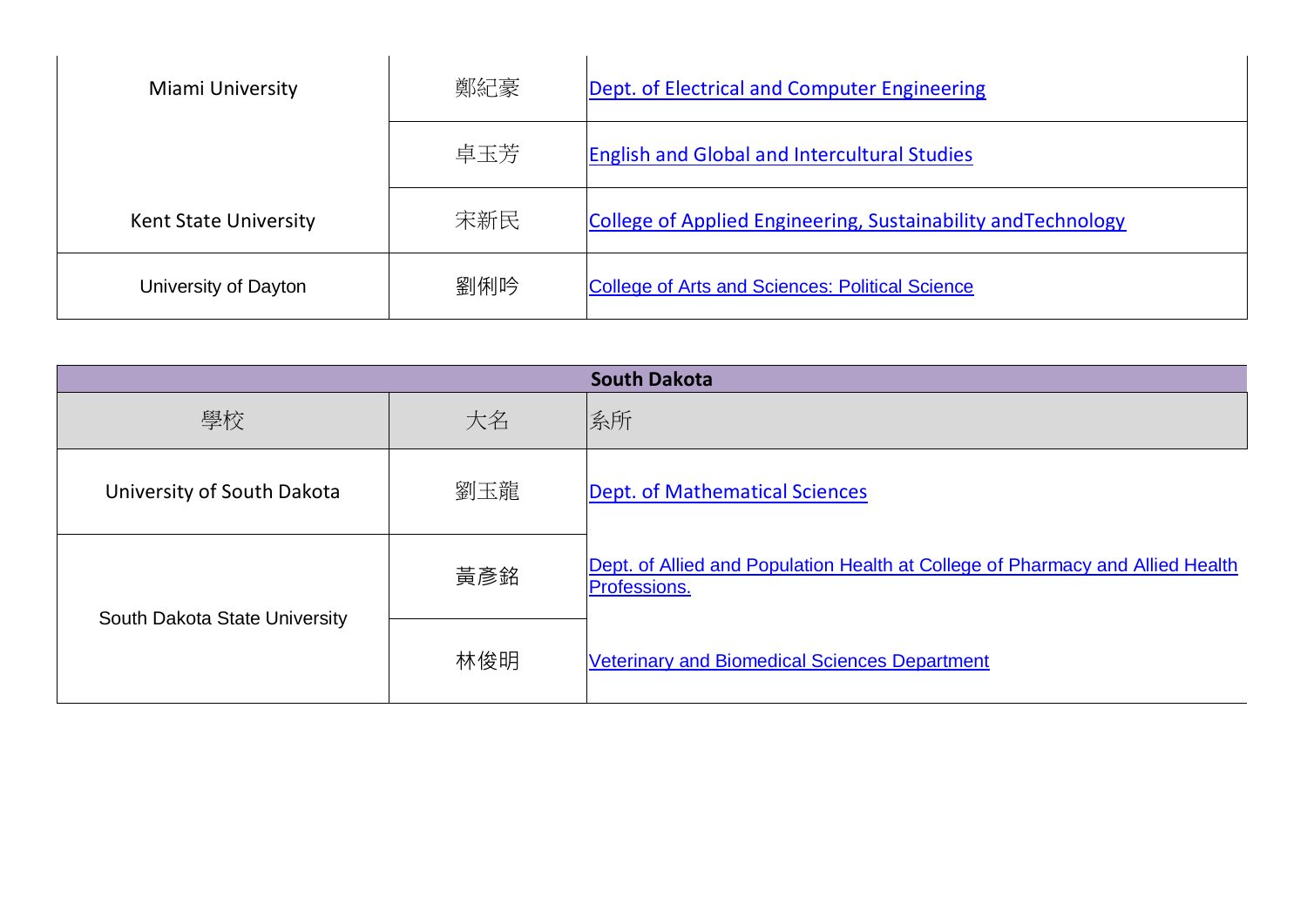| Wisconsin                       |           |                                                                              |  |  |
|---------------------------------|-----------|------------------------------------------------------------------------------|--|--|
| 學校                              | 大名        | 系所                                                                           |  |  |
| University of Wisconsin-Madison | 余金文       | <b>School of Education, Dance Program</b>                                    |  |  |
|                                 | Carol Lee | Dept. of Zoology                                                             |  |  |
|                                 | 王寶貫       | Dept. of Atmospheric and Oceanic Sciences                                    |  |  |
|                                 | 柯伸道       | Dept. of Materials Science and Engineering                                   |  |  |
|                                 | 李亞非       | Dept. of Linguistics                                                         |  |  |
|                                 | 胡玉衡       | <b>Electrical and Computer Engineering</b>                                   |  |  |
|                                 | 顏齊良       | <b>Department of Nutritional Sciences</b>                                    |  |  |
|                                 | 張本育       | Dept. of Finance                                                             |  |  |
|                                 | 吳俊賢       | <b>College of Engineering</b>                                                |  |  |
|                                 | 李萬柱       | Dept. of Orthopedics and Rehabilitation, Biomedical Engineering              |  |  |
|                                 | 童立生       | <b>Mechanical Engineering</b>                                                |  |  |
|                                 | 嚴永適       | <b>Biomedical Engineering Department, Industrial and Systems Engineering</b> |  |  |